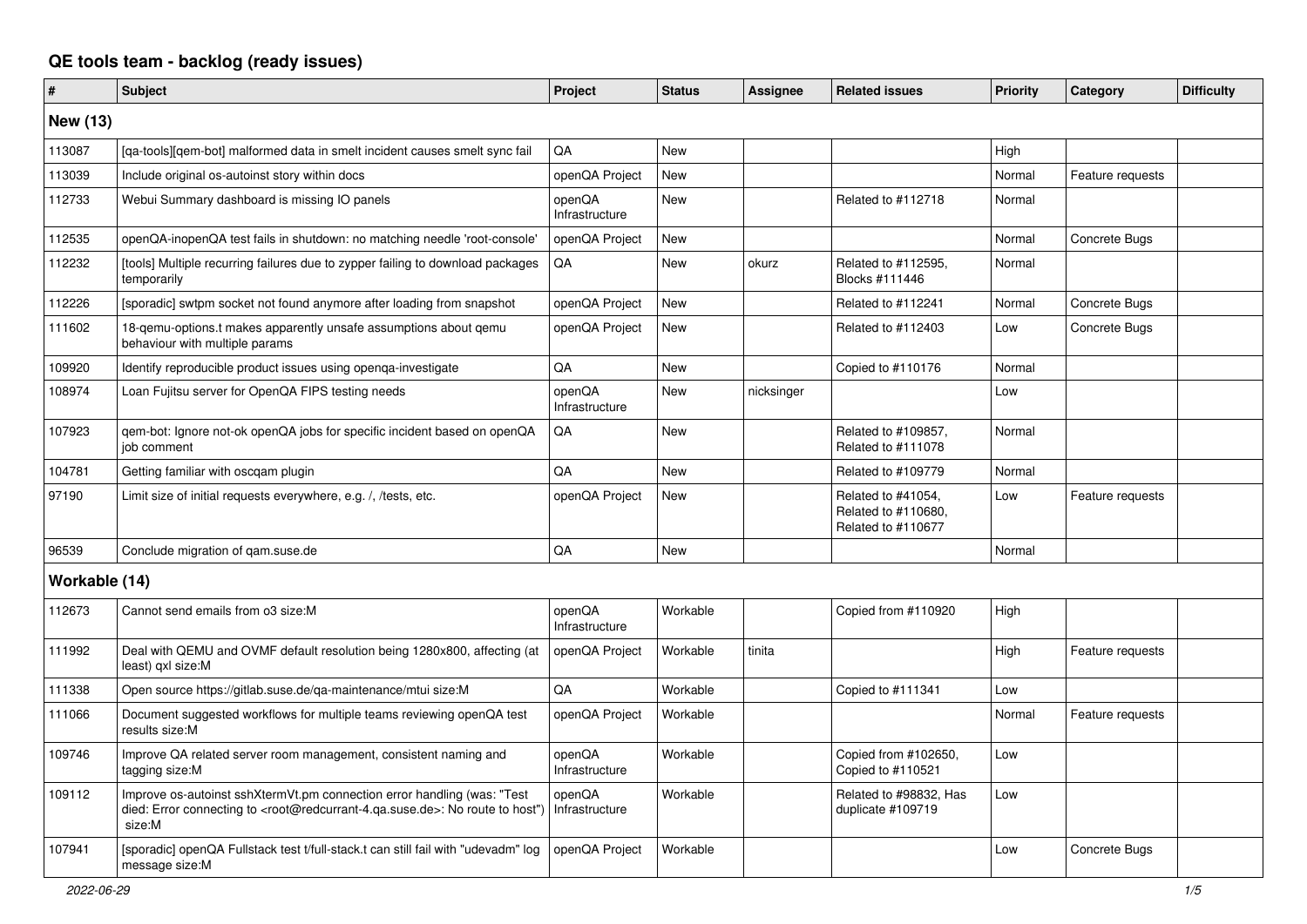| #               | Subject                                                                                                                                                                                                                     | Project                  | <b>Status</b> | <b>Assignee</b> | <b>Related issues</b>                                                                                                                                                              | <b>Priority</b> | Category         | <b>Difficulty</b> |
|-----------------|-----------------------------------------------------------------------------------------------------------------------------------------------------------------------------------------------------------------------------|--------------------------|---------------|-----------------|------------------------------------------------------------------------------------------------------------------------------------------------------------------------------------|-----------------|------------------|-------------------|
| 106056          | [virtualization][tools] Improve retry behaviour and connection error handling<br>in backend::ipmi (was: "Fail to connect opengaipmi5-sp.ga.suse.de on our<br>osd environment") size:M                                       | openQA Project           | Workable      |                 | Related to #102650                                                                                                                                                                 | Low             | Feature requests |                   |
| 105594          | Two new machines for OSD and o3, meant for bare-metal virtualization<br>size:M                                                                                                                                              | openQA<br>Infrastructure | Workable      | nicksinger      | Related to #110227                                                                                                                                                                 | Normal          |                  |                   |
| 103736          | Make aarch64 machine chan-1 up and running after it is broken size:M                                                                                                                                                        | openQA<br>Infrastructure | Workable      | nicksinger      |                                                                                                                                                                                    | High            |                  |                   |
| 100967          | Use more perl signatures - openQA size:M                                                                                                                                                                                    | openQA Project           | Workable      | okurz           | Copied from #99663,<br>Copied to #105127                                                                                                                                           | Low             | Feature requests |                   |
| 99663           | Use more perl signatures - os-autoinst size:M                                                                                                                                                                               | openQA Project           | Workable      | okurz           | Related to #102146,<br>Related to #104986,<br>Related to #104520,<br>Related to #106654,<br>Related to #108323,<br>Related to #110983,<br>Related to #112319,<br>Copied to #100967 | Low             | Feature requests |                   |
| 95783           | Provide support for multi-machine scenarios handled by openqa-investigate<br>size:M                                                                                                                                         | openQA Project           | Workable      | mkittler        | Related to #103425,<br>Related to #71809.<br>Related to #69976,<br>Related to #107014,<br>Related to #110518,<br>Related to #110530,<br>Related to #110176,<br>Copied from #81859  | Normal          | Feature requests |                   |
| 81899           | [easy][beginner] Move code from isotovideo to a module size:M                                                                                                                                                               | openQA Project           | Workable      | okurz           | Related to #108530                                                                                                                                                                 | Low             | Feature requests |                   |
| In Progress (2) |                                                                                                                                                                                                                             |                          |               |                 |                                                                                                                                                                                    |                 |                  |                   |
| 111341          | Open source https://gitlab.suse.de/qa-maintenance/qam-oscplugin/ size:M                                                                                                                                                     | <b>QA</b>                | In Progress   | osukup          | Copied from #111338                                                                                                                                                                | Normal          |                  |                   |
| 107032          | [timeboxed:20h] [spike] Create integration test of os-autoinst's VNC module<br>with VMWare's VNC-over-websockets size:S                                                                                                     | openQA Project           | In Progress   | mkittler        |                                                                                                                                                                                    | High            | Feature requests |                   |
| Blocked (34)    |                                                                                                                                                                                                                             |                          |               |                 |                                                                                                                                                                                    |                 |                  |                   |
| 112367          | [tools] python-paramiko on Leap/SLE throws exception with ed25519 key<br>size:M                                                                                                                                             | QA                       | Blocked       | jbaier_cz       |                                                                                                                                                                                    | Normal          |                  |                   |
| 111860          | [epic] Upgrade all our infrastructure, e.g. o3+osd workers+webui and<br>production workloads, to openSUSE Leap 15.4                                                                                                         | openQA Project           | Blocked       | okurz           | Copied from #99183                                                                                                                                                                 | Normal          | Organisational   |                   |
| 111578          | Recover opengaworker-arm-4/5 after "bricking" in #110545                                                                                                                                                                    | openQA<br>Infrastructure | Blocked       | nicksinger      | Copied from #110545                                                                                                                                                                | Low             |                  |                   |
| 111446          | openQA-in-openQA tests fail due to corrupted downloaded rpm<br>auto_review:"Test died: command '.*zypper -n in<br>os-autoinst-distri-opensuse-deps' failed at<br>openqa//tests/install/test_distribution.pm line 1.*":retry | QA                       | Blocked       | okurz           | Blocked by #112232                                                                                                                                                                 | Low             |                  |                   |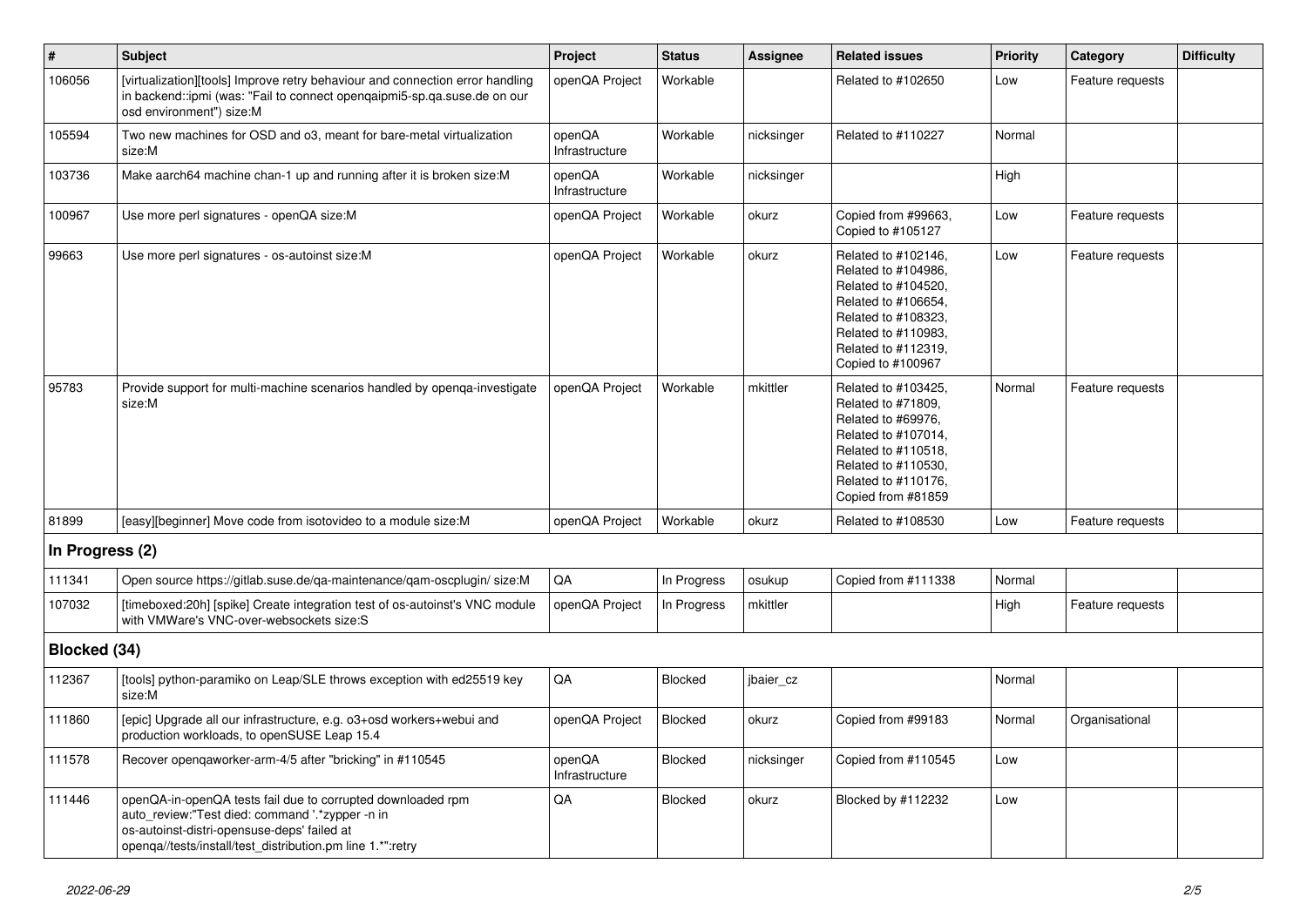| #      | <b>Subject</b>                                                                                                                                                                                                            | Project                  | <b>Status</b>  | Assignee | <b>Related issues</b>                                                                                                                                    | Priority | Category         | <b>Difficulty</b> |
|--------|---------------------------------------------------------------------------------------------------------------------------------------------------------------------------------------------------------------------------|--------------------------|----------------|----------|----------------------------------------------------------------------------------------------------------------------------------------------------------|----------|------------------|-------------------|
| 111347 | [saga][epic] Properly maintained Maintenance QA tooling                                                                                                                                                                   | QA                       | Blocked        | okurz    | Copied from #99303                                                                                                                                       | Normal   |                  |                   |
| 110920 | Emails from o3 are rejected by mx2.suse.de for certain sender/recipients<br>size:S                                                                                                                                        | openQA<br>Infrastructure | Blocked        | okurz    | Copied from #110629,<br>Copied to #112673                                                                                                                | High     |                  |                   |
| 110884 | [epic] Properly maintained open source mtui+oscqam                                                                                                                                                                        | QA                       | <b>Blocked</b> | okurz    |                                                                                                                                                          | Normal   |                  |                   |
| 110545 | Investigate and fix higher instability of opengaworker-arm-4/5 vs. arm-1/2/3<br>further things to try size:M                                                                                                              | openQA<br>Infrastructure | Blocked        | okurz    | Copied to #111578                                                                                                                                        | High     |                  |                   |
| 109846 | [epic] Ensure all our database tables accomodate enough data, e.g. bigint for openQA Project<br>id's                                                                                                                      |                          | Blocked        | okurz    | Copied from #109836                                                                                                                                      | Normal   | Feature requests |                   |
| 109740 | [epic] Stable os-autoinst unit tests with good coverage                                                                                                                                                                   | openQA Project           | Blocked        | okurz    | Related to #109620                                                                                                                                       | Low      | Feature requests |                   |
| 109668 | [saga][epic] Stable and updated non-qemu backends for SLE validation                                                                                                                                                      | openQA Project           | <b>Blocked</b> | okurz    | Related to #37339                                                                                                                                        | High     | Feature requests |                   |
| 109659 | [epic] More remote workers                                                                                                                                                                                                | openQA Project           | Blocked        | okurz    |                                                                                                                                                          | Low      | Feature requests |                   |
| 109656 | [epic] Stable non-gemu backends                                                                                                                                                                                           | openQA Project           | <b>Blocked</b> | okurz    | Related to #99345                                                                                                                                        | Normal   | Feature requests |                   |
| 108530 | os-autoinst plugins: x11_start_program from os-autoinst-distri-openQA<br>dynamically loaded from another git repo size:M                                                                                                  | openQA Project           | Blocked        | cdywan   | Related to #81899                                                                                                                                        | Normal   | Feature requests |                   |
| 108527 | [epic] os-autoinst plugins (or wheels or leaves or scrolls) for scalable code<br>reuse of helper functions and segmented test distributions                                                                               | openQA Project           | Blocked        | okurz    | Copied from #106922                                                                                                                                      | Normal   | Feature requests |                   |
| 106922 | [epic][sporadic] openga_from_git fails in dashboard due to<br>ensure_unlocked_desktop not expecting password entry screen in case of<br>locked desktop auto_review:"match=desktop-runner,screenlock timed<br>out.*":retry | openQA Project           | Blocked        | okurz    | Related to #103122,<br>Related to #92092,<br>Related to #44441,<br>Related to #46589,<br>Related to #64078, Copied<br>from #106919, Copied to<br>#108527 | Normal   | Feature requests |                   |
| 103971 | [epic] Easy *re*-triggering and cloning of multi-machine tests                                                                                                                                                            | openQA Project           | <b>Blocked</b> | mkittler | Related to #66071                                                                                                                                        | Normal   | Feature requests |                   |
| 103962 | [saga][epic] Easy multi-machine handling: MM-tests as first-class citizens                                                                                                                                                | openQA Project           | Blocked        | mkittler | Copied to #112862                                                                                                                                        | Normal   | Feature requests |                   |
| 101048 | [epic] Investigate and fix higher instability of openqaworker-arm-4/5 vs.<br>arm-1/2/3                                                                                                                                    | openQA Project           | Blocked        | mkittler | Related to #101030                                                                                                                                       | High     | Concrete Bugs    |                   |
| 100688 | [epic][virtualization][3rd party hypervisor] Add svirt backend compatibility for<br>vmware 7.0                                                                                                                            | openQA Project           | Blocked        | okurz    |                                                                                                                                                          | High     | Feature requests |                   |
| 99831  | [epic] Better handle minion tasks failing with "Job terminated unexpectedly"                                                                                                                                              | openQA Project           | <b>Blocked</b> | mkittler |                                                                                                                                                          | Normal   | Feature requests |                   |
| 99660  | [epic] Use more perl signatures in our perl projects                                                                                                                                                                      | openQA Project           | Blocked        | okurz    |                                                                                                                                                          | Low      | Feature requests |                   |
| 99579  | [epic][retro] Follow-up to "Published QCOW images appear to be<br>uncompressed"                                                                                                                                           | openQA Project           | Blocked        | okurz    | Related to #96557, Copied<br>from #99246                                                                                                                 | Low      | Organisational   |                   |
| 98952  | [epic] t/full-stack.t sporadically fails "clickElement: element not interactable"<br>and other errors                                                                                                                     | openQA Project           | Blocked        | mkittler | Related to #101734                                                                                                                                       | Low      | Concrete Bugs    |                   |
| 98472  | [epic] Scale out: Disaster recovery deployments of existing openQA<br>infrastructures                                                                                                                                     | openQA Project           | Blocked        | okurz    |                                                                                                                                                          | Normal   | Feature requests |                   |
| 97862  | More openQA worker hardware for OSD size:M                                                                                                                                                                                | openQA<br>Infrastructure | Blocked        | okurz    | Copied from #97043,<br>Copied to #104970                                                                                                                 | Normal   |                  |                   |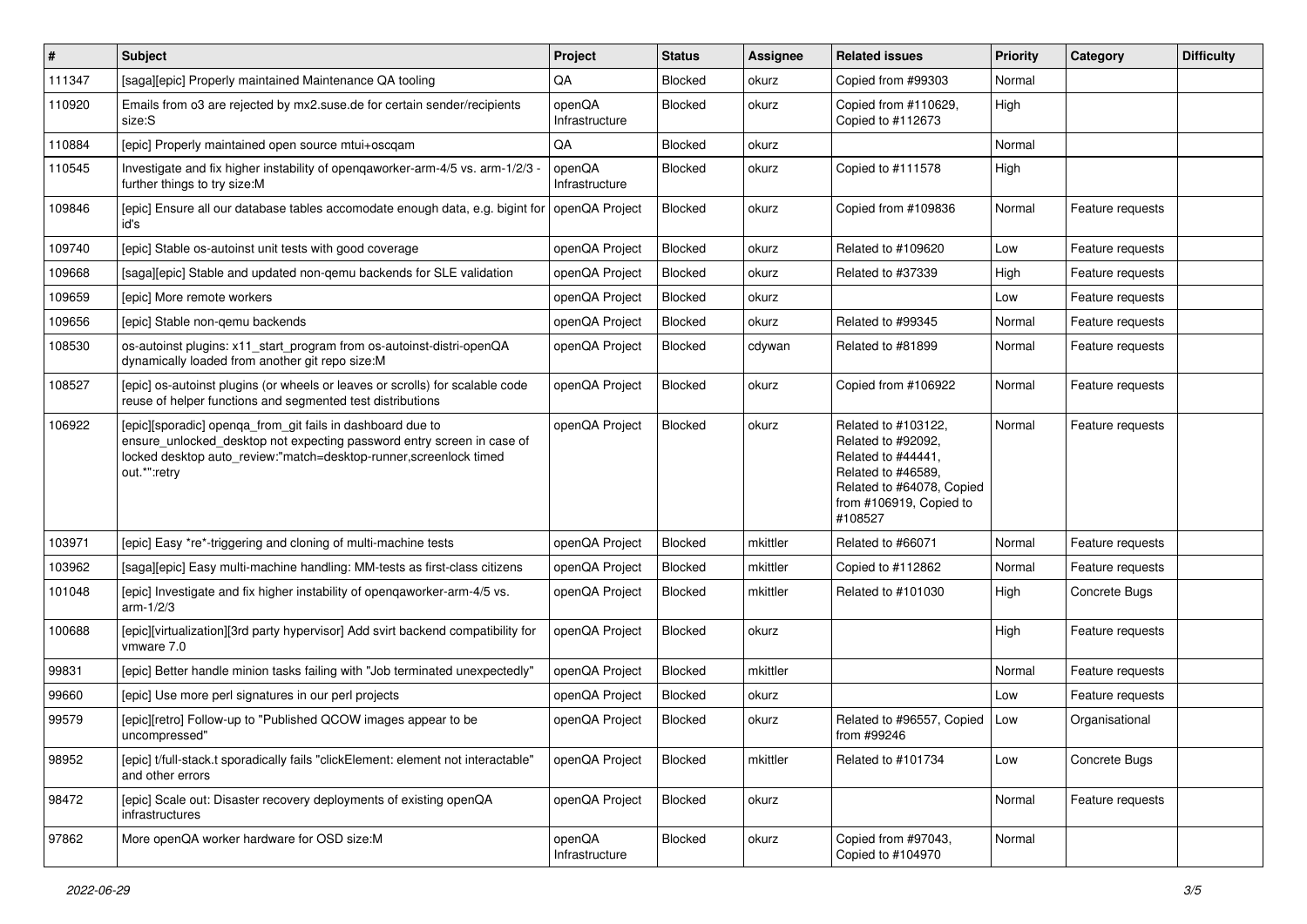| $\pmb{\#}$    | <b>Subject</b>                                                                                                                                                                 | Project                  | <b>Status</b>  | Assignee  | <b>Related issues</b>                                                               | <b>Priority</b> | Category         | <b>Difficulty</b> |
|---------------|--------------------------------------------------------------------------------------------------------------------------------------------------------------------------------|--------------------------|----------------|-----------|-------------------------------------------------------------------------------------|-----------------|------------------|-------------------|
| 96263         | [epic] Exclude certain Minion tasks from "Too many Minion job failures alert"<br>alert                                                                                         | openQA Project           | <b>Blocked</b> | okurz     | Related to #96197.<br>Related to #98499,<br>Related to #70768                       | Normal          | Feature requests |                   |
| 94105         | [epic] Use feedback from openga-investigate to automatically inform on<br>github pull requests, open tickets, weed out automatically failed tests                              | QA                       | <b>Blocked</b> | okurz     | Related to #91773,<br>Related to #107014                                            | Normal          |                  |                   |
| 92854         | [epic] limit overload of openQA webUI by heavy requests                                                                                                                        | openQA Project           | <b>Blocked</b> | okurz     | Copied from #92770                                                                  | Normal          | Feature requests |                   |
| 91914         | [epic] Make reviewing openQA results per squad easier                                                                                                                          | openQA Project           | Blocked        | okurz     | Related to #52655,<br>Related to #93710, Copied<br>from #91467, Copied to<br>#99306 | Normal          | Feature requests |                   |
| 91646         | [saga][epic] SUSE Maintenance QA workflows with fully automated testing,<br>approval and release                                                                               | QA                       | <b>Blocked</b> | okurz     | Copied to #99303                                                                    | Normal          |                  |                   |
| 81060         | [epic] openQA web UI in kubernetes                                                                                                                                             | openQA Project           | <b>Blocked</b> | okurz     | Related to #76978                                                                   | Low             | Feature requests |                   |
| 80150         | [epic] Scale out openQA: Easier openQA setup                                                                                                                                   | openQA Project           | <b>Blocked</b> | okurz     |                                                                                     | Normal          | Feature requests |                   |
| 80142         | [saga][epic] Scale out: Redundant/load-balancing deployments of openQA,<br>easy containers, containers on kubernetes                                                           | openQA Project           | Blocked        | okurz     | Related to #80466.<br>Related to #92893,<br>Related to #110497                      | High            | Feature requests |                   |
| Feedback (15) |                                                                                                                                                                                |                          |                |           |                                                                                     |                 |                  |                   |
| 113030        | test distribution directory git revision can be parsed as "UNKNOWN" and<br>openQA investigation fails to show test git log                                                     | openQA Project           | Feedback       | okurz     |                                                                                     | High            | Concrete Bugs    |                   |
| 112916        | postgresql.conf is invalid after recent salt changes size:M                                                                                                                    | openQA<br>Infrastructure | Feedback       | okurz     | Copied from #112718                                                                 | Normal          |                  |                   |
| 112898        | Minion workers alert triggering on and off size:M                                                                                                                              | QA                       | Feedback       | okurz     | Related to #96380                                                                   | High            |                  |                   |
| 112595        | continous deployment installed old version of openQA due to timeout<br>accessing a repo size:M                                                                                 | openQA Project           | Feedback       | mkittler  | Related to #112232                                                                  | High            | Concrete Bugs    |                   |
| 112265        | Just use bigint in all our database tables (for auto-incremented ID-columns)                                                                                                   | openQA Project           | Feedback       | mkittler  | Related to #112718                                                                  | Normal          | Feature requests |                   |
| 111998        | Make our SLE related tooling work with upcoming changes to build suse de<br>(2FA and ssh key based authentication) size:M                                                      | QA                       | Feedback       | mkittler  |                                                                                     | High            |                  |                   |
| 111989        | Seems like o3 machines do not automatically reboot anymore, likely<br>because we continuously call `zypper dup` so that the nightly upgrades don't<br>find any changes? size:M | openQA Project           | Feedback       | okurz     | Copied from #105379                                                                 | Normal          | Concrete Bugs    |                   |
| 111986        | Ensure uno.openqanet.opensuse.org is properly used                                                                                                                             | openQA<br>Infrastructure | Feedback       | okurz     | Copied from #111473                                                                 | Normal          |                  |                   |
| 111473        | Get replacements for imagetester and openqaworker1 size:M                                                                                                                      | openQA<br>Infrastructure | Feedback       | okurz     | Copied to #111986                                                                   | Low             |                  |                   |
| 111470        | Reconsider folding ok results by default and/or uncollapse all on<br>/tests/overview                                                                                           | openQA Project           | Feedback       | mkittler  | Copied from #110719                                                                 | Normal          | Feature requests |                   |
| 111329        | openQA within kubernetes with tested helm charts size:M                                                                                                                        | openQA Project           | Feedback       | jbaier_cz |                                                                                     | Low             | Feature requests |                   |